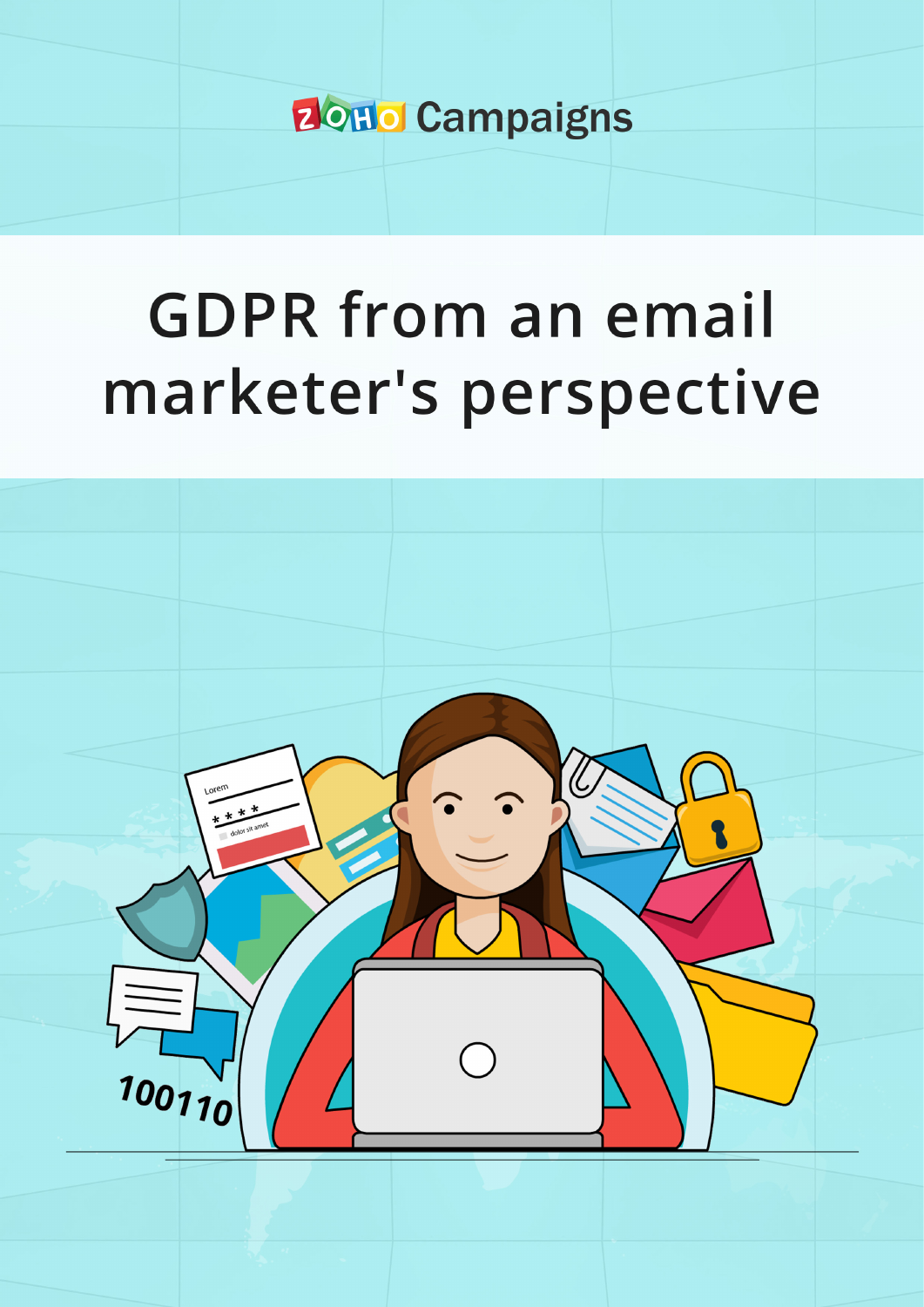# Table of content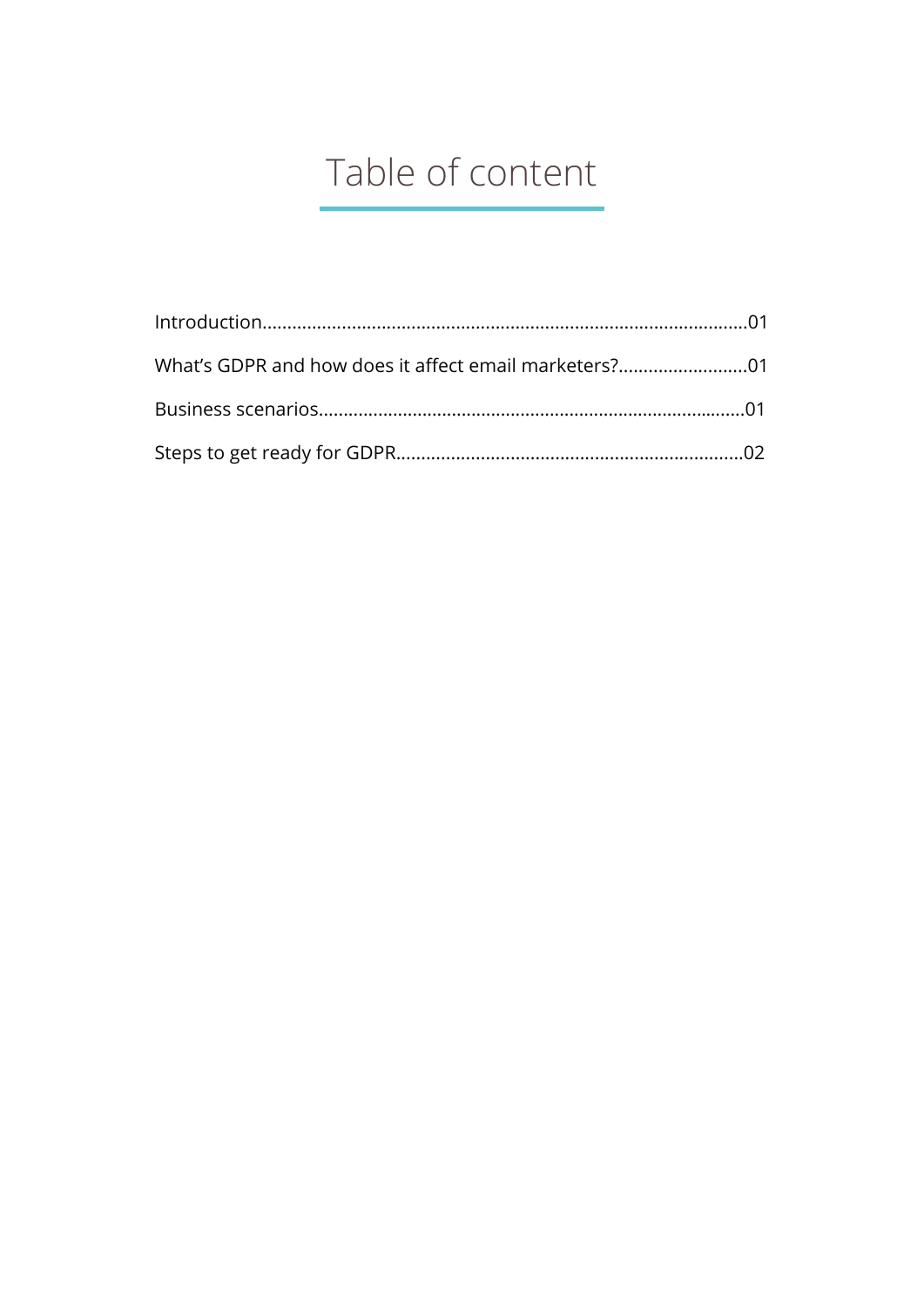# <span id="page-2-0"></span>**Introduction**

#### "What's GDPR?"

#### "Is GDPR for me?"

#### "What happens to my business after GDPR?"

These are some of the questions that keep reverberating in our heads as the whole world is making noise about the General Data Protection Regulation (GDPR), which will come into effect from the 25th of May, 2018. There is a general consensus that this law's stringency will make the lives of marketers more difficult, but if you give it some thought, you'll find it is actually the other way round—GDPR has set a path for marketers to be more transparent with their customers while improving brand reputation.

#### **So, what's GDPR and how does it affect (read: help) email marketers?**

GDPR is a regulation that intends to help citizens of the European Union (EU) countries take complete control over how their personal data is being used by organizations. As an email marketer, you should be careful about what data you collect about your subscribers, how you gather and store it, and how you put it into use.

Now, let's consider a couple of scenarios to understand when a business has to adhere to GDPR. These scenarios hold true for both B2B and B2C models.

**Company A:** Your business is based in one of the EU countries—a localized business, dealing only with the local people.

**Company B:** Your business is not EU based, but you have customers in the EU regions.

**Company C**: Your business is based in one of the EU countries, but your customer list is a mix of people from different geographies.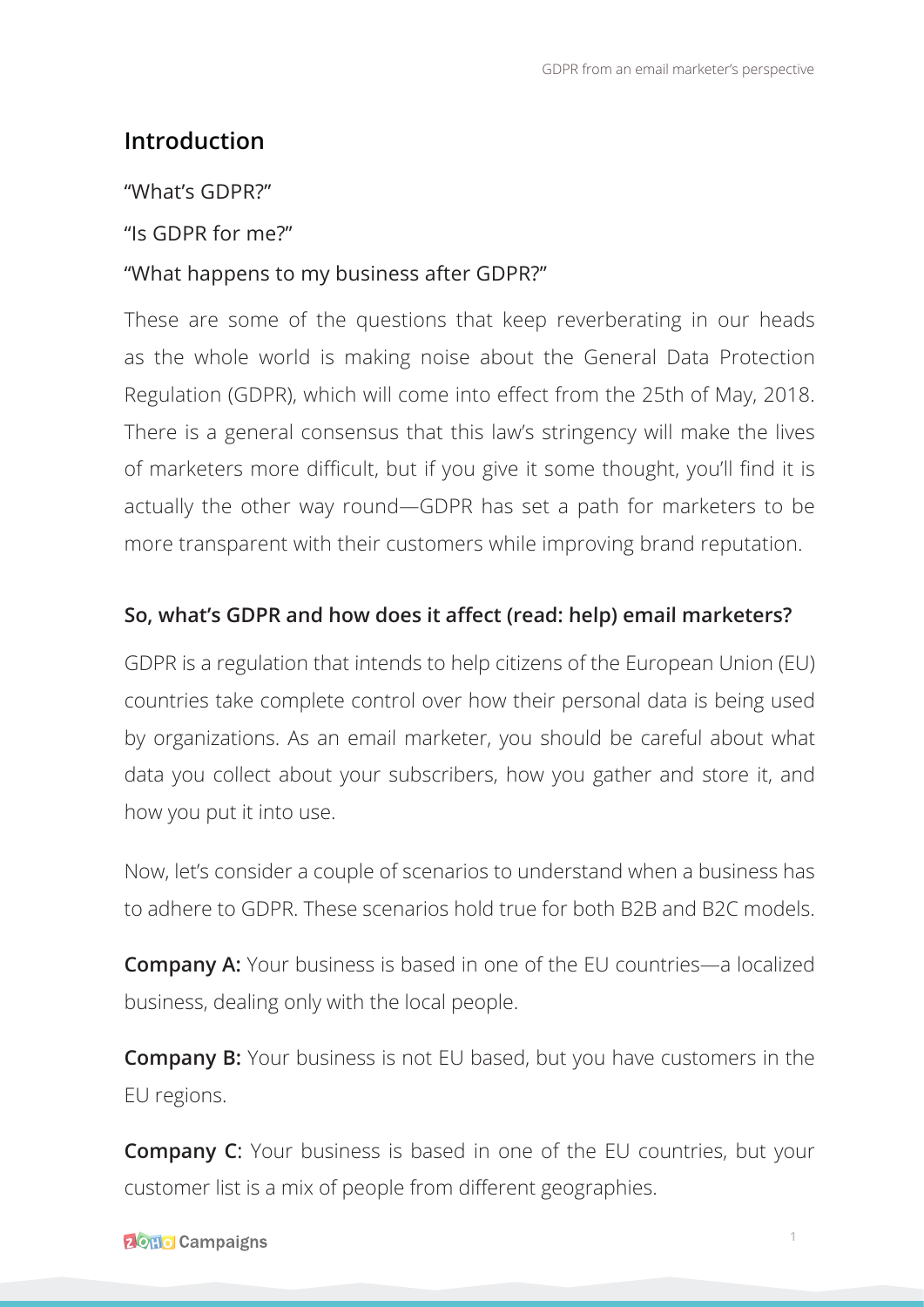<span id="page-3-0"></span>**Company D:** Your business is not EU based, and your customers are all from the US or RoW.

If you fall under the first three categories, then, yes, it is important and mandatory that you comply with GDPR. Even if you fall under the 4th category, it is a good practice to follow this law, because it helps you refresh your customer data, gain their confidence, and build a name for your brand.

### *Here are a few simple steps that you can take to get ready for GDPR:*

# **1. Use double-opt-in sign-up forms to capture details.**

Sign-up forms that follow a double-opt-in system are a boon to your business. Double opt-in makes sure subscribers give an email confirmation once they sign up for your service. They will only be added to your mailing list after confirmation. This tremendously helps you build a list of active subscribers.

# **2. Mention how you know your subscribers.**

It is common for people to forget how they know you and why they receive emails from you, which can result in a direct unsubscribe. So, remind them of who you are, and why they are receiving this email. You can do this by adding a note in the footer mentioning which email list they are part of.

# **3. Add email preferences in your welcome emails.**

When you send out welcome emails to your new subscribers, always give an option for them to choose what they want to receive from you in terms of the content and how often they would like your emails to hit their inboxes.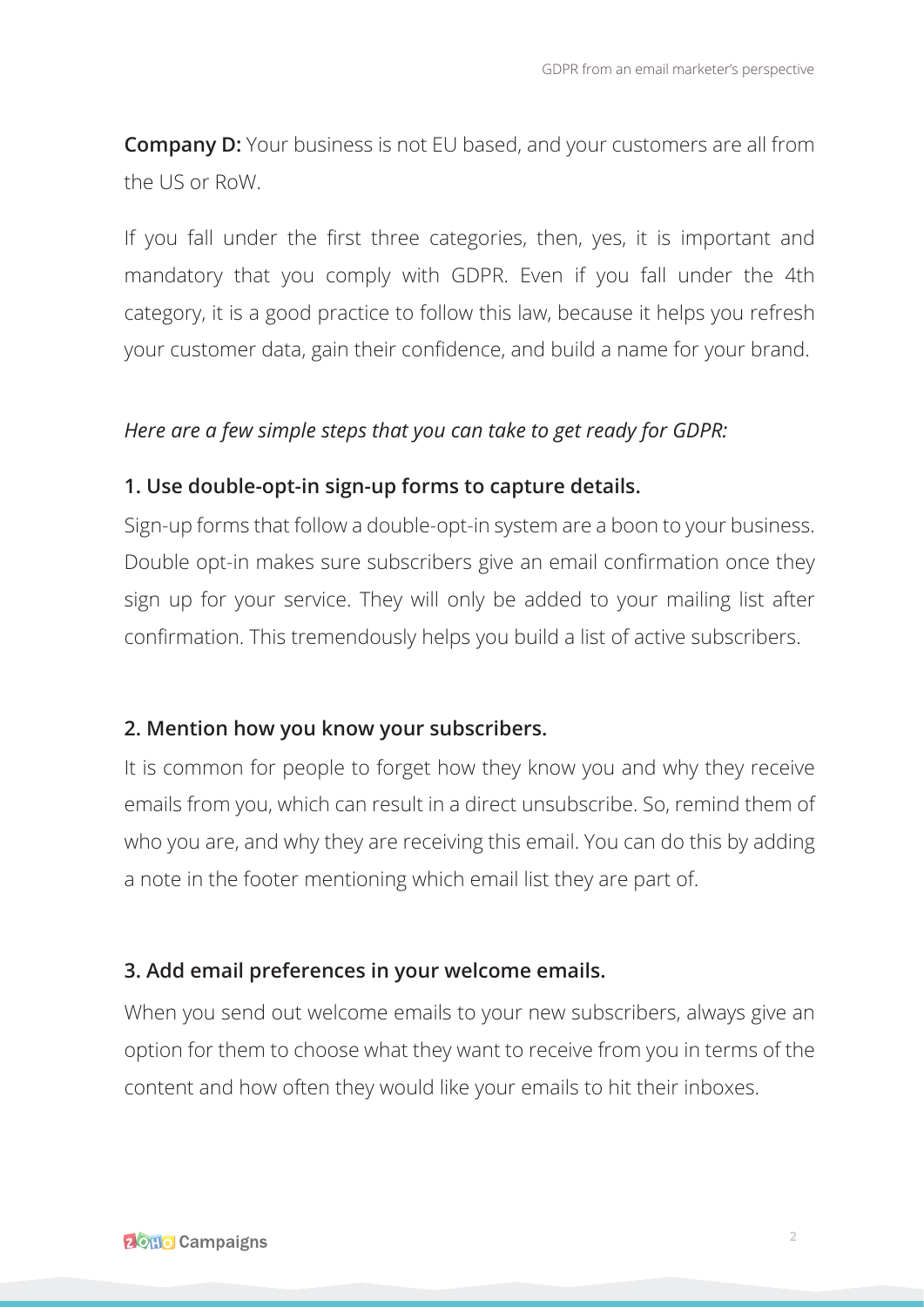# **4. Include an unsubscribe link in every communication.**

People might change their minds after subscribing to a service, or they might have mistakenly submitted a form—having an unsubscribe link will help them back out from your emails at any time. This way, you give them the power to choose you, and in turn, reduce the number of spam complaints.

### **5. Give subscribers the provision to update profiles.**

Whether a subscriber wants to add more information to their profiles, or edit what is already there, or even delete what they think is unnecessary—let them own their data. Provide an option to update their profiles in the emails so they can modify the data as and when needed. This will help you gather valid and up-to-date information about your subscribers.

# **6. Obtain subscriber's consent before running promotions.**

Permission-based email marketing is the best form of marketing; it reaffirms your brand's commitment to being ethically sound. Your mailing lists might contain a mix of people you directly know, the ones you meet at an event, your webinar attendees, or those who come through word-of-mouth. It is very important to seek their consent before sending any promotional emails. And it doesn't stop there, you also have to clearly state why you are obtaining their consent. Getting consent and recording it might seem like a daunting task, but it is worth it. In the process, you also scrub your mailing lists of inactive subscribers.

Disclaimer: GDPR security requirements are vast and complex and Zoho Campaigns has given its best solutions to help with compliance. You should in no way take the above mentioned information as legal advice. We always recommend that you approach legal counsel to advise on the best ways to ensure GDPR compliance.